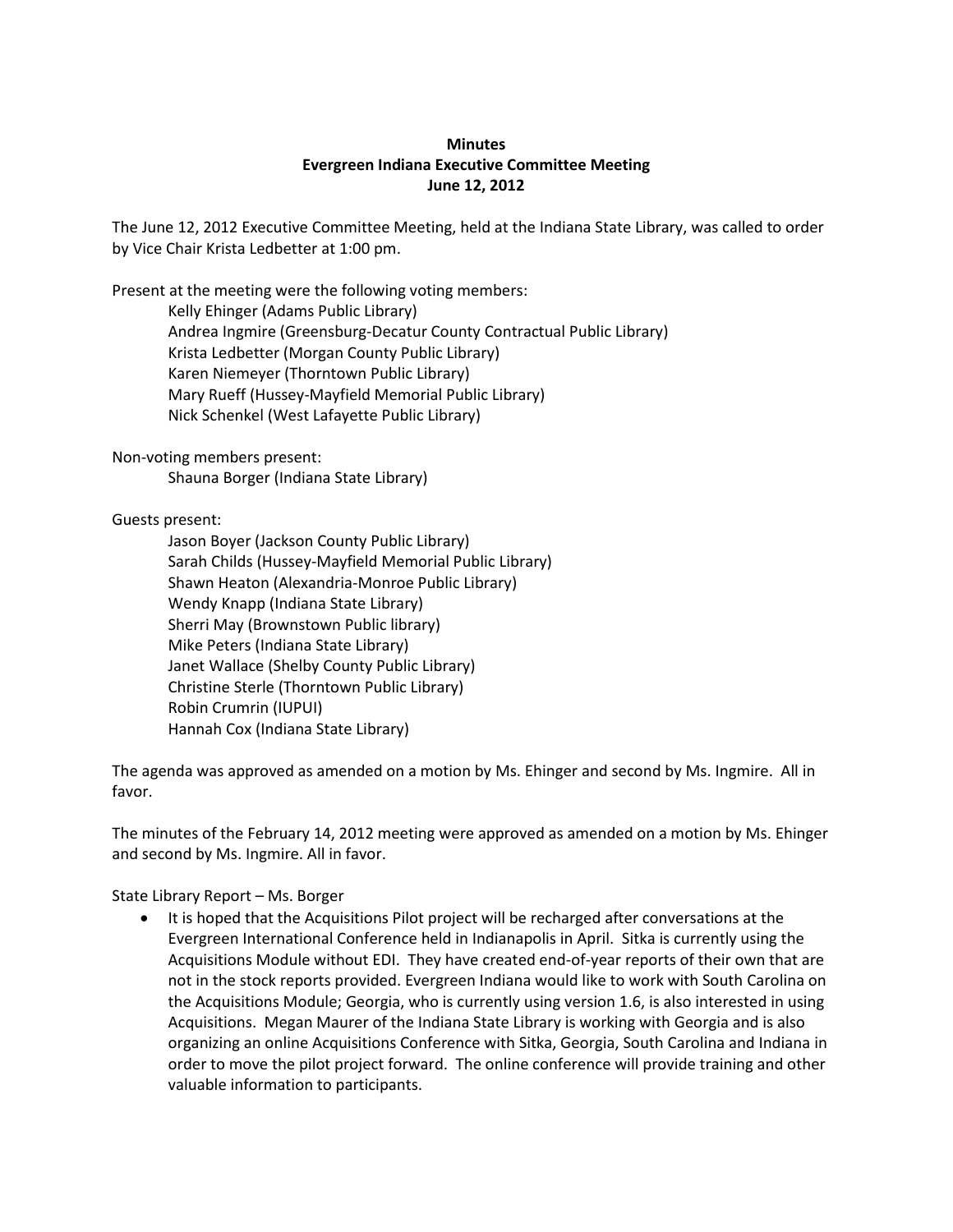- For the Payment Pilot, April invoices were sent at the end of May. Ms. Borger is emailing those libraries who are owed money, even if it is less than \$5, so they know they are owed funds. She is including a copy of the payment policy from the Executive Committee in order to educate member libraries. She is also collecting contact information regarding the bookkeeping staff at each member library. The May invoices are almost ready to send out and it is hoped that from this point on, the invoices will be sent out mid-month. The Help Desk has created a priority list and script to separate the types of bills when there are multi-type bills owed by a patron. These include such bills as lost materials, processing fees, fines, etc. This will help in determining which monies are owed to owning libraries and which are owed to circulating libraries. Ms. Borger will send out a tentative quarterly report schedule for multi-type bills; an example of the period of time these quarterly reports will cover is: the report for December 1 through February 28 would be sent out in the first week of March.
- Ms. Borger reported that while the MARC records that came with the Gutenberg eBooks were free, some of the fixed field coding was not correct. Ms. Childs stated that a volunteer cataloger at the Westfield Washington Public Library is updating the records to make them more searchable in the catalog so that patrons can find them more easily.
- Advanced Circulation Training will be available in August 2012, and it will include Bookmobile training. Ms. Borger stated that the dates of this training will be announced in August as well as in Weekly Updates. There will be onsite classes as well as webinars and the training will be offered on a quarterly basis. A handout listing the proposed topics to be covered in the Advanced Circulation Training was available to those in attendance at today's Executive Committee meeting.

Committee Reports:

Overdrive Committee – Ms. Ehinger: The Committee met at 10:00 am on June  $12<sup>th</sup>$  at the Indiana State Library.

> o There are currently 65 libraries that are live in the consortium and 5 more will go live in August.

o Five libraries that have been members of the consortium for quite a while have not ordered any titles yet. Ms. Ehinger is following up with them to determine if they did not realize they could place orders or if they need further training on how to do it. o The eIndiana Digital Consortium website is being reworked and will offer more advanced searching options.

o There was discussion about requiring pins at login; some libraries do require them and others do not. It is up to the individual library to make that decision.

- $\circ$  The WIN program was discussed and it will go into effect on July 2<sup>nd</sup>. This program allows a user to purchase an eBook title from a vendor such as Amazon or Barnes & Noble and a portion of the purchase price will go to the consortium
- Circulation Committee Mr. Heaton:
	- o There was a discussion at the last Circulation Committee meeting about the use of "void" and "forgive" when forgiving bills. If "forgive" is used instead of "void", the collection agency, Unique Management, does not know to stop contacting the patron to try to get the library materials back or paid for. Some Executive Committee members stated that they had heard very early on after joining Evergreen Indiana that they should not use "void", so they have been using "forgive". Mr. Boyer stated that there are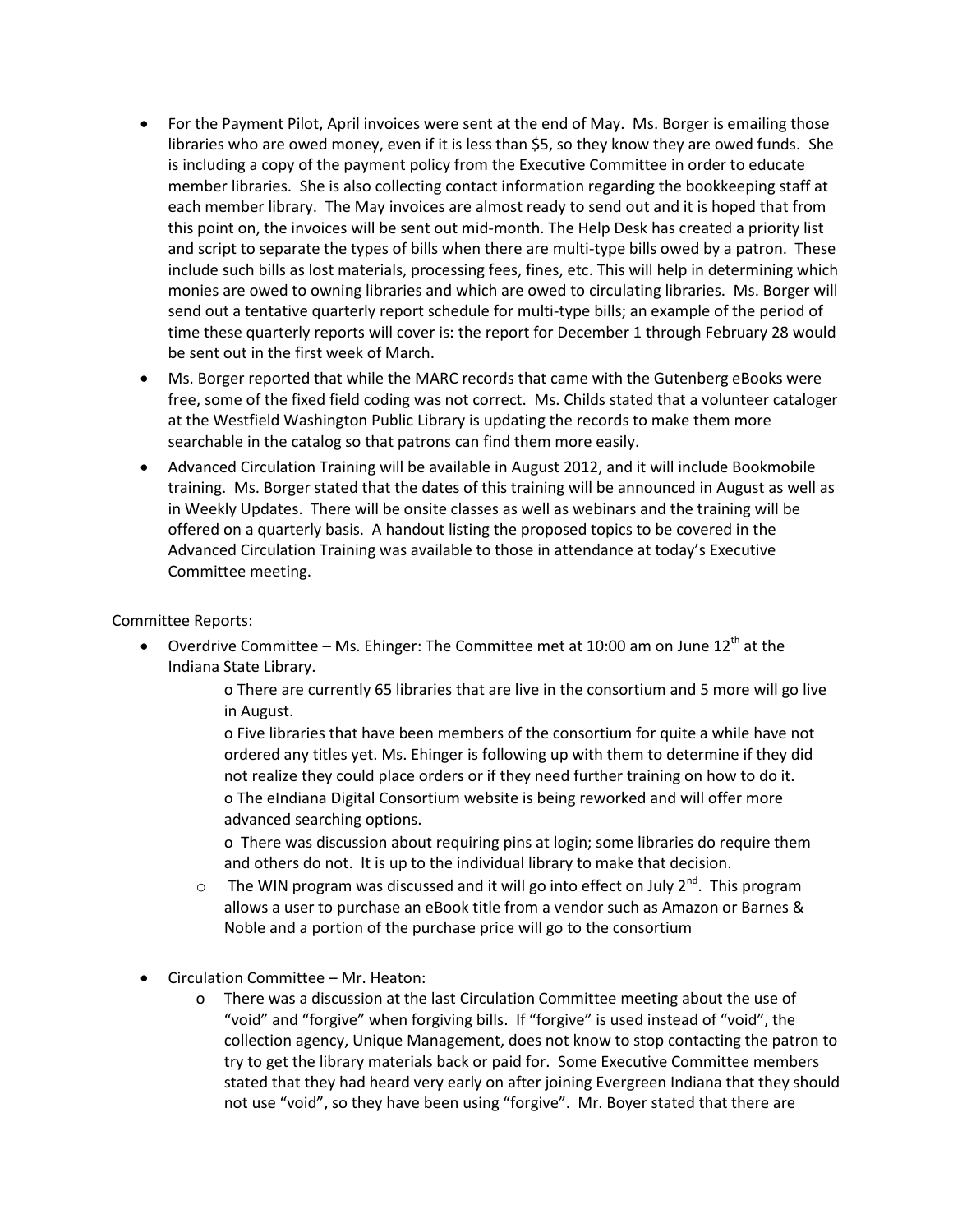instructions in the Circulation Procedures indicating when to use "void" and when to use "forgive". Mr. Boyer also mentioned that the Jackson County Public Library had recently received a letter from Unique Management addressing this issue. He was asked to forward the letter to Executive Committee members to inform them of the contents.

- $\circ$  While some libraries accept their library materials back after they are 45 days overdue, other libraries do not. The current wording on the 45 day notice tells the patron to return overdue materials to the library; the Circulation Committee is asking that the wording be changed to something like "Please contact your local library regarding these overdue materials."
- $\circ$  The Circulation Committee would like someone to contact email carriers that have been regularly bouncing Evergreen emails to ask the providers to white list Evergreen and the member library addresses so that there are not so many bounces.
- $\circ$  Mr. Heaton verified that the 6 month age protection does not prevent a patron from a different member library visiting a library and checking out an item that is currently under the 6-month age protection. These items just do not transit to other libraries during the initial 6 months they are in circulation.
- Cataloging Committee Ms. Childs:
	- o Ms. Childs advised the Executive Committee that there are 4 new members on the EI Cataloging Committee. Three members resigned from the committee and they had originally wanted to add 3 new ones. However, they received 4 applications and all 4 were excellent candidates, so the decision was made to add all 4 new members. With the Library of Congress moving to RDA in March 2013, this will add additional work to the Cataloging Committee so the addition of a  $4<sup>th</sup>$  new member is welcome. The 3 members who left are Judy Hill (Plainfield-Guilford Township Public Library), Jocelyn Lewis (Lebanon Public Library), and Terri Wichman (Jackson County Public Library). The 4 new members are Miriam Bunner (Mooresville Public Library), Margaret Carter (Culver-Union Township Public Library), Mary K. Emmrich (Newton County Public Library), and Jennifer Steffey (Noble County Public Library) .
	- o The Cataloging Committee is preparing for the policy change which limits permissions for Cat 2 catalogers going into effect on July 1, 2012. There are currently 2 member libraries that do not have a Cat 1 at their library; one is a public library and the other is a school library. Ms. Childs stated that she expects the public library to have a Cat 1 certified cataloger by the end of the year; attempts have been made to schedule the training and these were cancelled but she expects the training to be accomplished. The Cataloging Committee has had no success in getting the school librarian certified as a Cat 1. Ms. Ehinger asked if a higher authority than the school librarian had been contacted, such as the school principal or district superintendent and Ms. Childs said no. It was advised that a letter be sent to one of these higher authorities stating that the school library is currently out of compliance with Evergreen Indiana Cataloging Standards and that if the school librarian is not certified as a Cat 1 or the school does not contract with a library with a Cat 1 certified cataloger to catalog their materials, the school librarian will no longer be able to catalog new materials. Apparently the school librarian is using an Admin login to catalog, so cutting off the Cat 2 login would not accomplish preventing the cataloger from cataloging materials.
	- o The Cataloging Committee held training for 25 catalogers in the month of May. The Cataloging Roundtable was also held in May and, for the first time, was held as a webinar; there were 45 in attendance from across the state. The webinar format was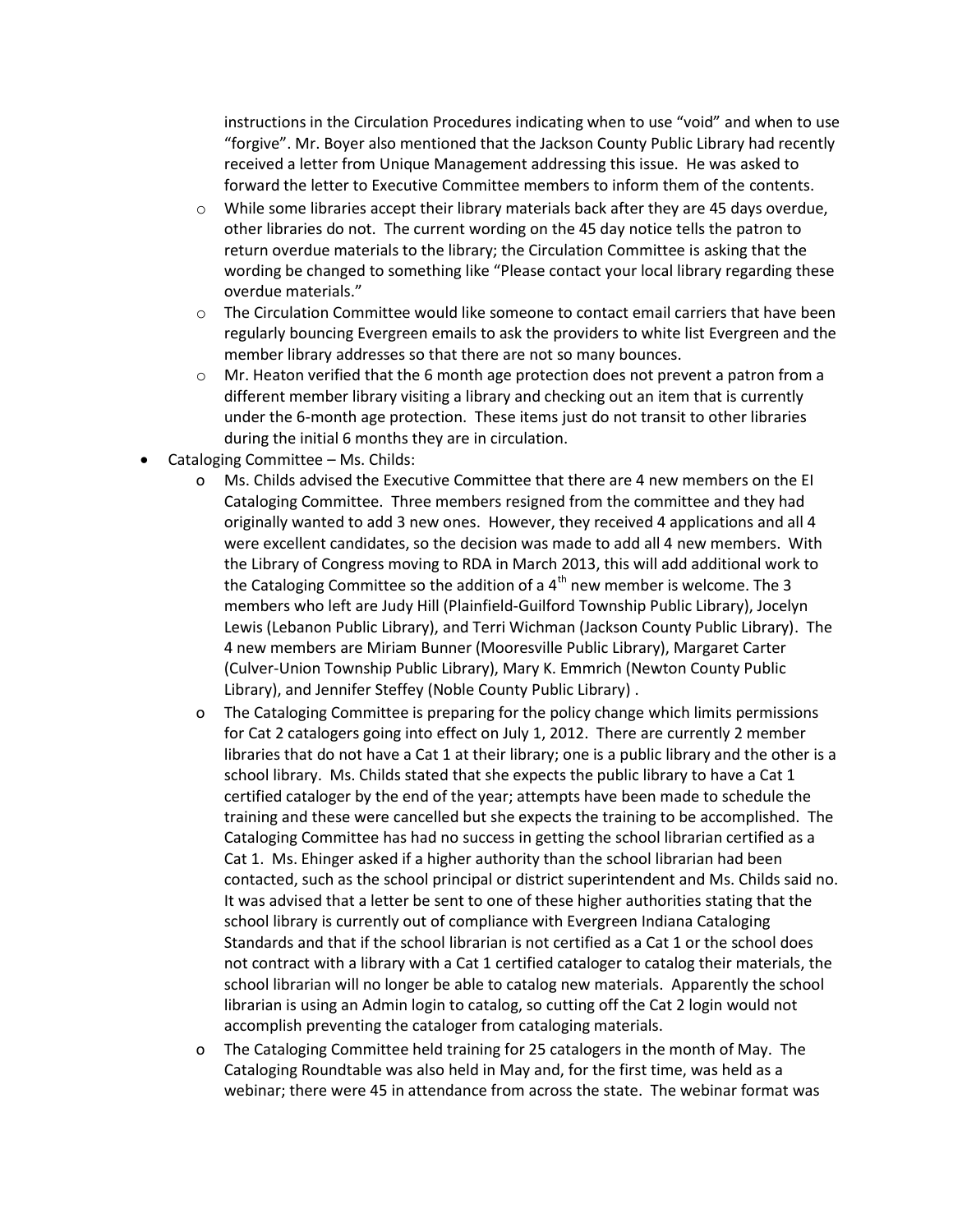deemed successful and helpful in reaching catalogers from the far reaches of the state who have difficulty traveling to central Indiana for a meeting.

- o Ms. Childs stated that the Cataloging Committee members will not be doing RDA training for Evergreen catalogers. The Committee will send out an email containing information about where catalogers can receive training in RDA.
- IT / Technology Committee Mr. Peters:
	- o The issue with Syndetic Solutions was fixed 2 weeks ago.
	- o Version 2.2 is almost done and a test server is up.
	- o Some OPAC features have been changed
	- o Ms. Borger stated that she will send out a testing doc to committees to discuss. The look and feel of the OPAC is different and the response time is faster. Other features include the option to send a text message, auto-correcting and a mobile site.
	- o Mr. Peters stated that Version 2.2 will probably launch after Christmas.
	- o Ms. Ingmire asked about electronic resources showing up in results when specific nonelectronic resource searches are done, e.g. searching for only easy children's books. Others on the Executive Committee agreed that this was very frustrating to both patrons and library staff. Mr. Peters stated that these electronic resources are supposed to show up in every search. Ms. Ingmire stated that she's sure that the system is working the way it is supposed to, but that it doesn't mean that it's the best way for it to work for the best customer service. Wading through pages and pages of electronic resources in order to get to the items that the searcher really wants is time consuming and frustrating. Ms. Childs indicated that records for these types of resources are coded differently in the fixed fields, so it should be possible to use those to develop a search filter. She offered to write up a description of the desired development. She also mentioned that she has seen this topic discussed in the Evergreen listservs and other Evergreen installations may be interested in co-sponsoring the development.
- OPAC Committee Ms. Borger:
	- $\circ$  Members of the OPAC Committee requested that, if one exists for a title, that the series statement be moved so that it is displayed under the title of the item on the title record. This change has been made.
	- $\circ$  Help buttons have been added to the Basic [next to "My Account" along green strip near bottom of display] and Advanced Search [along left-hand side of screen] screens.

## Old Business: None

## New Business:

 Ms. Borger provided a list of member libraries that the Indiana State Library has not heard from regarding a motion or resolution being passed by their Library Boards to establish the Evergreen Indiana Pass-through Fund for use with the Payment Plan. Each Executive Committee member has been assigned several of the libraries to contact to ask about the establishment of this fund. If the Library Board has already established the fund or after it does so, the EC member will ask the Library Director to email a copy of the motion or resolution the Board made to this effect to Ms. Borger. Executive Committee members should complete these calls by the next EC meeting on August 14, 2012.